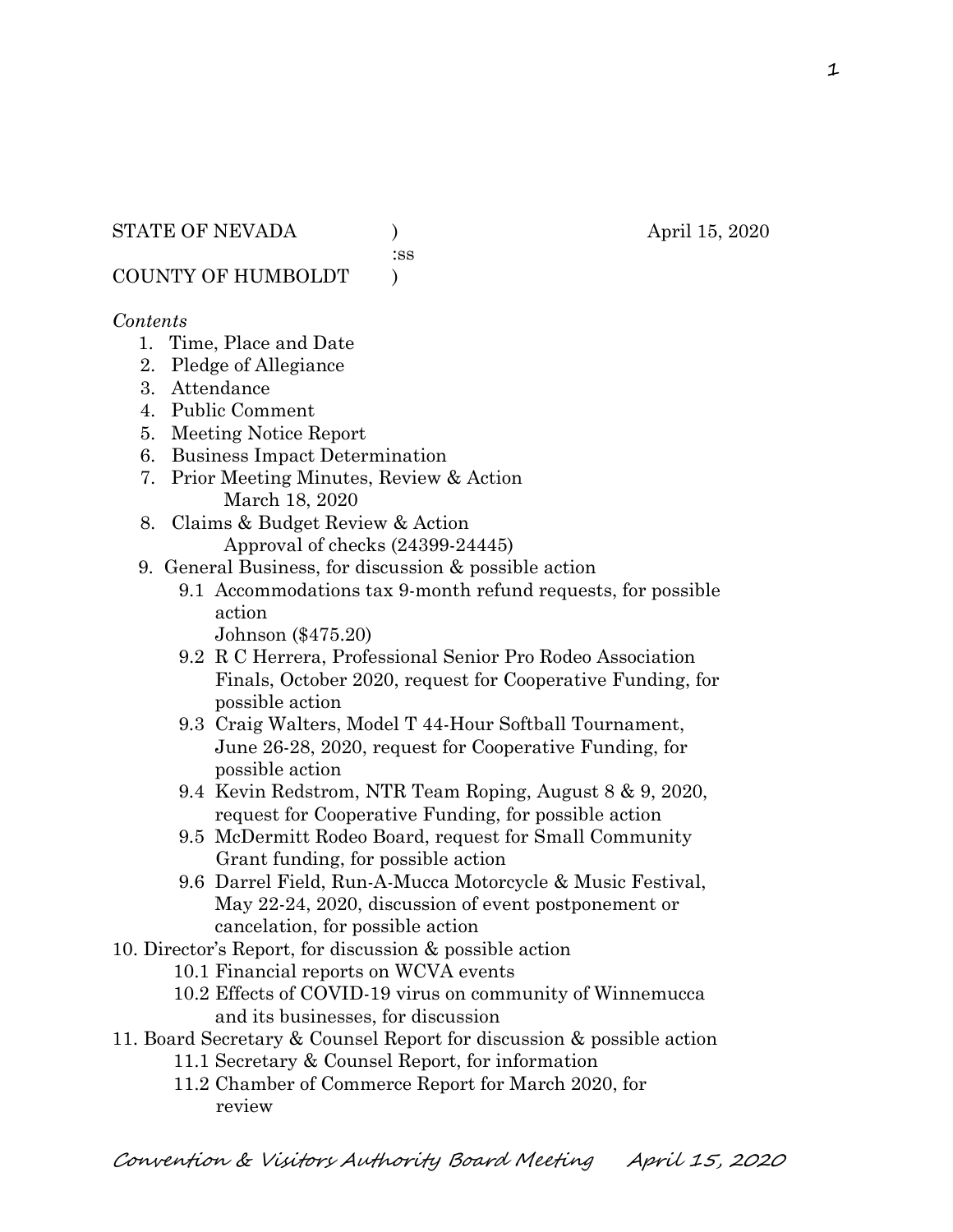- 11.3 Update on Room Tax delinquencies, possible request for authorization for disclosure of confidential information for one or more licensees, for possible action
- 11.4 Improvement projects status reports –,

 Event Center LED wall/board retrofit, Permanent storage facility for removable WEC & Pavilion floors, Joe Mackie Hall study, West End electronic sign at Cemetery, Melarkey Parking Lot lighting, for information

- 11.5 Declaration of emergency, status
- 11.6 Recent developments, if any
- 12. Board Administrator Report, for discussion & possible action
	- 12.1 Financial reports, for information
- 13. Other Reports
- 14. Next Meeting Date
- 15. Adjournment

## **MINUTES, APRIL 15, 2020**

**1. Time, Place and Date.** The Winnemucca Convention & Visitors Authority met in regular session in full conformity with the law at the Winnemucca Convention Center, West Hall, Winnemucca, Nevada at 4:00 pm on Wednesday, April 15, 2020 with Chairman Terry Boyle presiding.

In accordance with Governor Sisolak's Declaration of Emergency in Response to the COVID-19 epidemic, the configuration of the Board's meeting room was doubled in size to accommodate a set-up of a minimum of 6 feet between each Board and Staff member at the head table. There were no audience members present. Members of the public and those who had business with the board were directed to login or phone in to participate.

## **2. Pledge of Allegiance.**

|                       | <b>3. Attendance.</b> Convention and Visitors Authority Board Officials Present: |
|-----------------------|----------------------------------------------------------------------------------|
| Terry Boyle           | Chairman and Motel Representative                                                |
| Brian Stone           | Vice Chairman and Hotel Representative                                           |
| Jim Billingsley       | Treasurer and City Representative                                                |
| John Arant            | Business Representative                                                          |
| <b>Bill Macdonald</b> | Secretary and Counsel, present via                                               |
|                       | video conference                                                                 |
| Kendall Swensen       | Board Administrator                                                              |
|                       |                                                                                  |
|                       |                                                                                  |

*Convention and Visitors Authority Board Officials Absent:*  Ron Cerri County Representative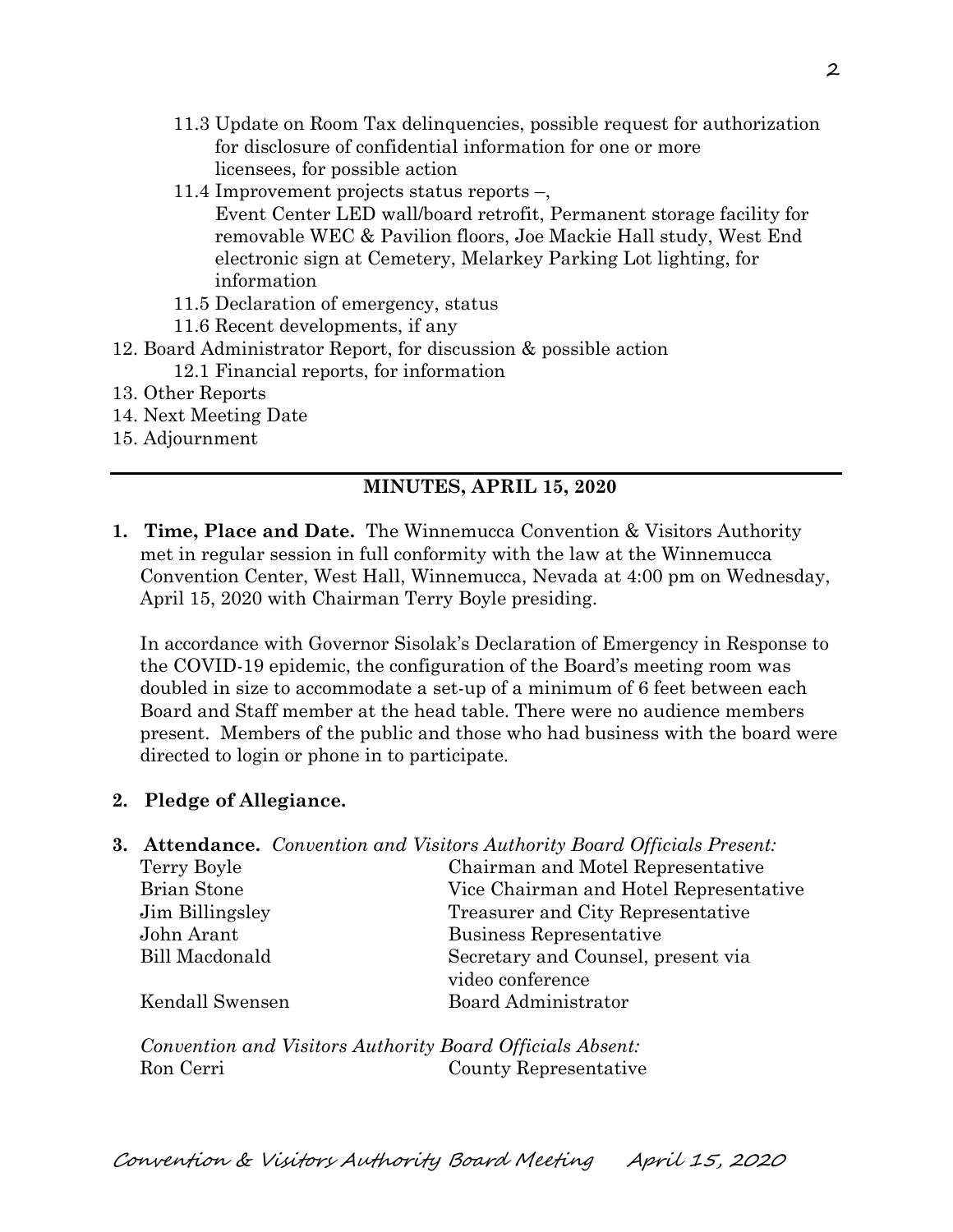*Staff Members Present:* Kim Petersen Director Shelly Noble Administrative Clerk

*Staff Members Absent:* None

*Others Present:*

 Craig Walters Model T 44-Hour Softball Tournament, present via teleconference Darrel Field WCVA/Run-A-Mucca

#### **4. Public Comment.** None.

**5. Meeting Notice Report.**

Chairman Boyle reported that notice, including meeting agenda, was posted by Shelly Noble by 9:00 am Friday, April 10, 2020 at Humboldt County Library, Court House, Post Office, City Hall and Convention Center West Hall. No persons have requested mailed notice during the past six months.

**6. Business Impact Determination.** Chairman Boyle asked whether any agenda item proposes the adoption by the city or by the county or by the WCVA of any rule, including any ordinance or resolution which would impose, increase or change the basis for the calculation of a fee that is paid in whole or in substantial part by businesses, which would impose a direct and significant economic burden upon a business or directly restrict the formation or expansion of a business, pursuant to NRS Chapter 237? The Chairman called for board or public input thereon; Counsel reported there was no agenda problem; there was no public comment thereon. Action taken.

 *Jim Billingsley made a motion that there appears to be no business impacting fee matter on today's agenda. The motion carried, 4-0.* 

## **7. Minutes, Review & Action**

Prior meeting minutes of March 18, 2020. *Brian Stone made a motion to accept the minutes of the March 18, 2020 meeting. Motion carried, 4-0.*

**8. Claims, Review & Action.** The following claims, which had been submitted in list form to the board members for review with their 3-day meeting notice and agenda, with the opportunity to obtain further information before or at the meeting, were submitted for payment on April 15, 2020:

| BANK ACCOUNT      | <b>CHECK NUMBERS</b> | <b>AMOUNT</b> |
|-------------------|----------------------|---------------|
| Nevada State Bank | $24399 - 24456$      | \$118,662.33  |

Convention & Visitors Authority Board Meeting April 15, 2020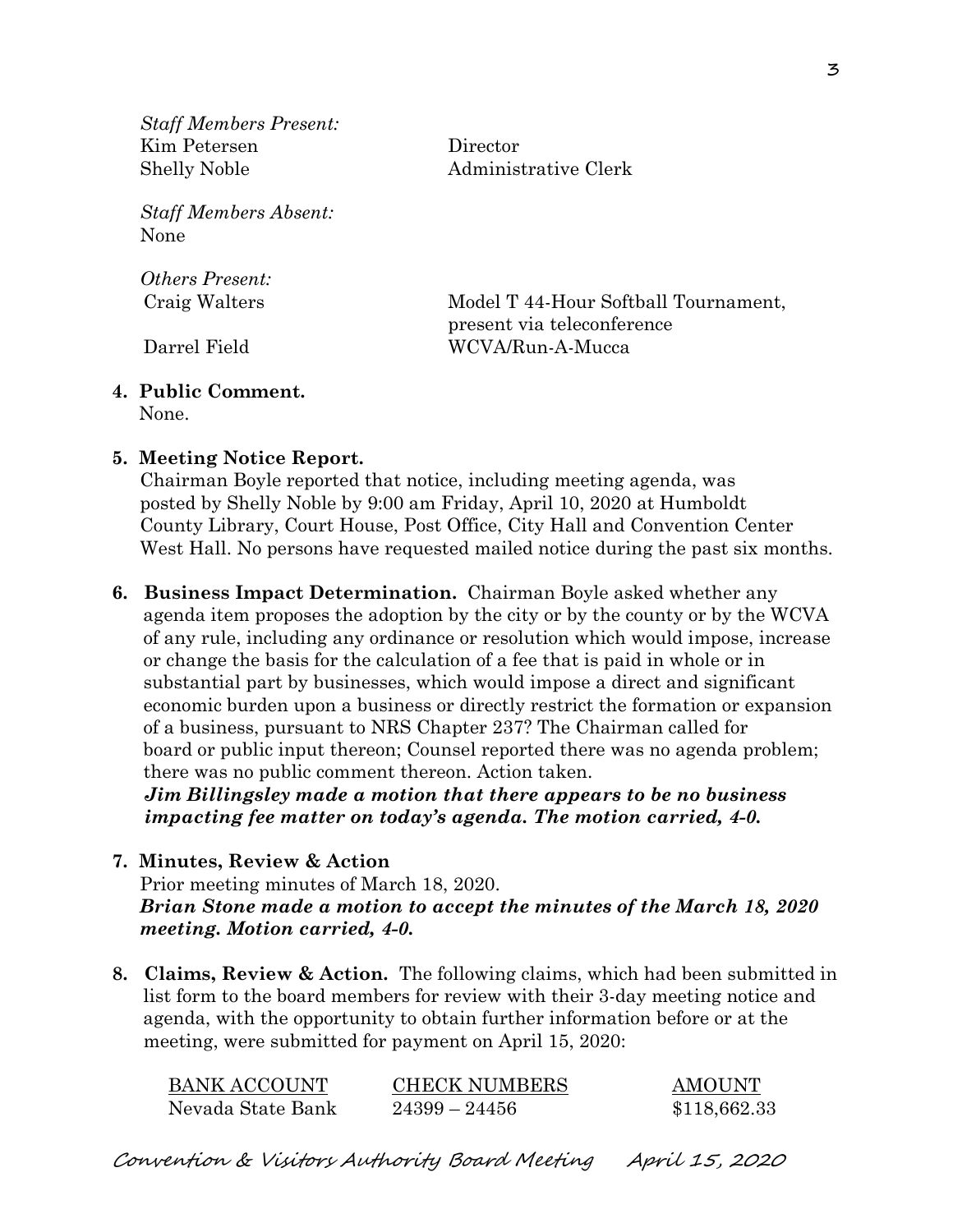*Brian Stone made a motion to approve all claims submitted for April 15, 2020. The motion carried, 4-0.*

### **9. General Business, for discussion & possible action**

**9.1 Accommodations tax 9-month refund requests, for possible action Johnson (\$475.20)** *Terry Boyle made a motion to approve the accommodation tax 9 month refund for James Johnson (\$475.20). Motion carried, 4-0.*

**9.2 R C Herrera, Professional Senior Pro Rodeo Association Finals, October 2020, request for Cooperative Funding, for possible action** Mr. Herrera has not logged in or phoned in to this meeting. Kim let the board know that Mr. Herrera went before the Ag #3 Board earlier this month because the dates he wanted to hold this event are only two weeks prior to Marc Page's WSRRA Ranch Rodeo Finals at the end of October/first part of November. It is the policy of the Winnemucca Events Complex that like events are not scheduled less than 45 days apart. It is for this reason that the Ag #3 Board denied granting Mr. Herrera the dates he requested, September 30 – October 3, 2020. If he were to proceed with this date it could be very difficult for Mr. Page to secure sponsors and other financial support since Mr. Herrera would be working to obtain sponsorships from the same pool of supporters. Also, participants and spectators may have to pick and choose which event to attend. Marc's event has been returning to Winnemucca for several years now and the Ag #3 Board would like it to continue to be successful during this slow time of year. After that meeting, Kim emailed Mr. Herrera and asked if he wanted to continue with his request to WCVA since the dates he requested were not going to work. He said he wanted to continue with this request but we have not heard from him and he is not present today so no action was taken.

## **9.3 Craig Walters, Model T 44-Hour Softball Tournament, June 26-28, 2020, request for Cooperative Funding, for possible action**

Mr. Walters was present via teleconference. Mr. Walters feels that this tournament will proceed. The board was less confident about the tournament going forward on the June dates but with additional discussion they were open to moving the tournament dates to later in the summer. Mr. Billingsley didn't want to pull the plug on this too soon since this could be an event that the community would enjoy this summer, if circumstances permit. Mr. Walters informed the board that he is aware of other softball tournaments in the Reno/Carson area that are planning to proceed with their summer tournaments. He will continue to monitor these tournaments and their plans. Also, the board had some questions about the revised  $P \& L$  that was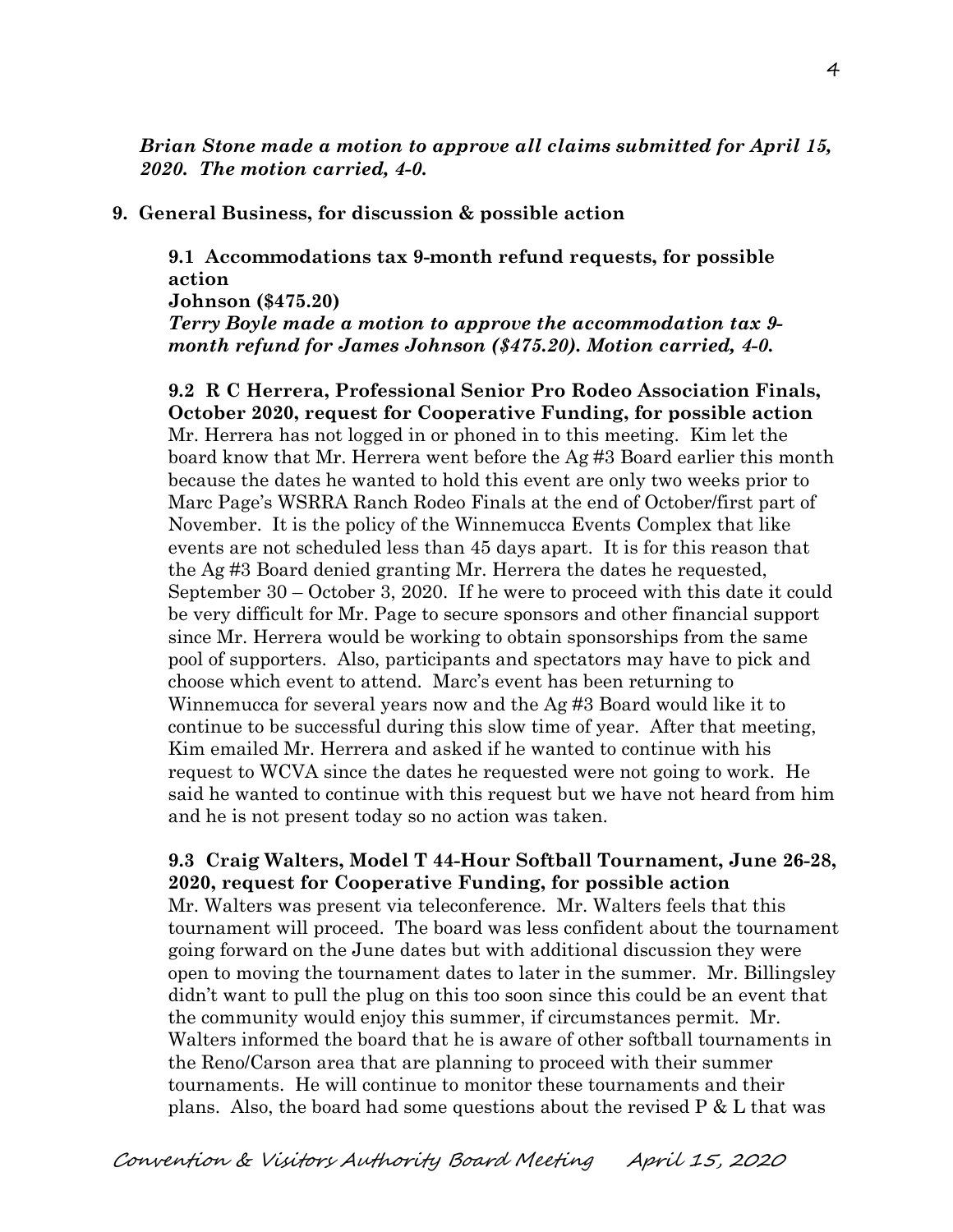submitted for the 2019 event. A couple of board members felt that the original P & L did not include a complete sponsor list for the 2019 tournament. Mr. Walters provided the revised financial information to Kim after the February board meeting and it was emailed to board members, but was not included with today's meeting backup. Without that revised information available today and the uncertainty of moving forward with summer events, *John Arant made a motion to table this request until the May 20, 2020 WCVA meeting. Motion carried, 4-0.* 

This request will be placed on the May WCVA meeting agenda in hopes that we have more information at that time. All board members agreed that even if they approve funding for this event, no funds are to be dispersed until we are certain the tournament will go ahead as planned.

## **9.4 Kevin Redstrom, NTR (National Team Roping) Roping, August 8 & 9, 2020, request forCooperative Funding, for possible action**

Mr. Redstrom is not present today via video or teleconference but Kim reported that this is a new event requesting rental fees for the Pavilion for two days. The total amount is \$1,200. This organization produces roping events all over the west and is confident that they will attract participants from several surrounding states. *Jim Billingsley made a motion to approve the payment of WEC facility fees of \$1,200 for the NTR Roping, August 8 & 9, 2020. Motion carried, 4-0.* 

## **9.6 McDermitt Rodeo Board, request for Small Community Grant funding, for possible action**

The McDermitt Rodeo Board is requesting \$5,000 of the McDermitt community's annual Small Community Grant allocation for repairs to the rodeo grounds. They are aware that with the current COVID-19 concerns this year's 4th of July Rodeo may not be held, but these are repairs that need to be made to the grounds to keep the facility operable for ropings and other events throughout the year. *Jim Billingsley made a motion to approve a \$5,000 Small Community Grant to the McDermitt Rodeo Board for repairs to the McDermitt rodeo grounds. Motion carried, 4-0.* 

## **9.7 Darrel Field, Run-A-Mucca Motorcycle & Music Festival, May 22- 24, 2020, discussion of event postponement or cancelation, for possible action**

Since the governor's order for all non-essential businesses to close until the end of April, a lot of entities have had to decide whether to proceed with scheduled events in the upcoming months. Some of the discussions today revolved around thoughts that even if the restrictions were to be lifted, will people want to go to an event where there are going to be large crowds? And will they have the disposable income to attend? Kim estimates that we have spent over \$10,000 just on entertainment and advertising so far so before we spend any more money he would like direction from this board. Board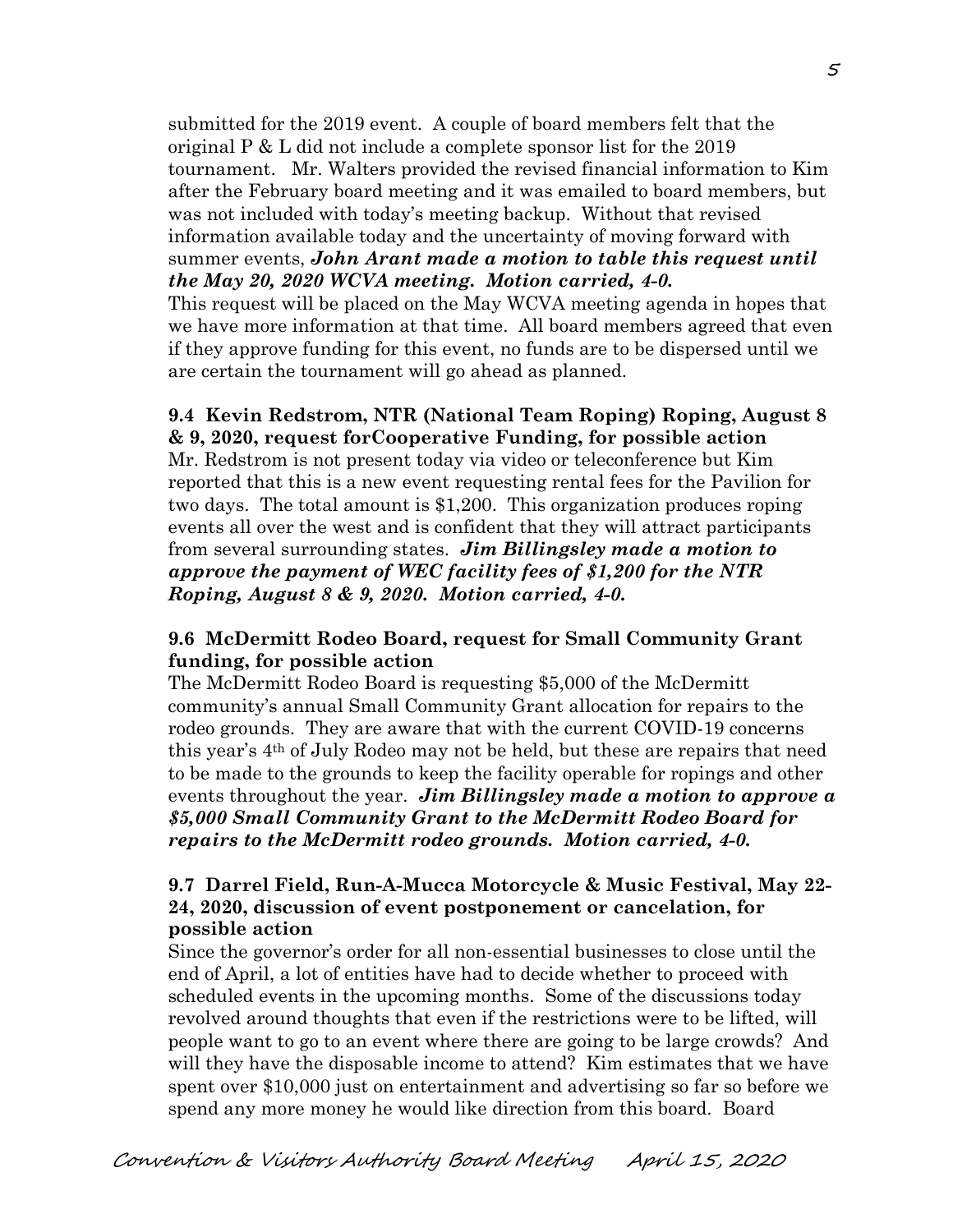members discussed postponing the event to the fall but, again, we have issues with finding dates that do not conflict with similar events in other communities. In preparation for today's meeting, Darrel contacted the Nevada Gaming Commission, since we have to have their approval to operate the motorcycle raffle. The question was whether we could roll over the raffle tickets sold to a date later this year or to 2021. The answer was the tickets can be applied to a future raffle, but that raffle needs to take place this year. If we do not raffle the motorcycle this year all of the money collected for this raffle would need to be refunded. Darrel estimates that there are between 80-100 individuals who have purchased raffle tickets so far. We would have to issue refunds to each of these people. Board members asked about applying deposits we've paid for bands to the 2021 event. WCVA spent a significant amount of money to secure quality entertainment so it would be nice if we could revise our contracts so that they would be committed to performing for the 2021 event. Darrel has not contacted the bands we have contracted with for this year's event so did not have a definitive answer, but he said that he would try to work something out with these performers for 2021. *John Arant made a motion authorizing Kim, Darrel and the Run-A-Mucca Committee to look at possible alternative dates in 2020 to hold Run-A-Mucca. If this does not look like it is feasible, this year's event is to be canceled. Motion carried, 4-0.*

#### **10. Director's Report.**

### **10.1 Financial reports on WCVA events**

Included for review.

## **10.2 Effects of COVID-19 on the community of Winnemucca and its businesses, for discussion**

As we continue to monitor the effects of this virus, it is apparent that the upcoming months are going to be very difficult for our community as far as tourism and dollars spent at local businesses. Recently, Kim spoke with someone from the Balloon Festival. They are canceling their May event and wanted to let Kim know that after they deduct for expenses, they will be refunding part of our grant. Kim asked if they had funds in their bank account and they do so he told them that they would be required to return the entire grant. Jim reported that the Humboldt County/Lowry High School Reunion scheduled for August is discussing postponing their reunion to 2021. Board members discussed how large the drop in room taxes might be. They feel that the decrease in room tax will be significant and funding of projects will have to be scrutinized carefully. Other activity due to the virus is the transition of the Event Center into a prospective auxiliary hospital site for infected residents and the use of the WEC parking lot near the stalls by Nevada Gold Mines so that they can take the temperatures of their employees before they board the employee bus. Here at the Convention

# Convention & Visitors Authority Board Meeting April 15, 2020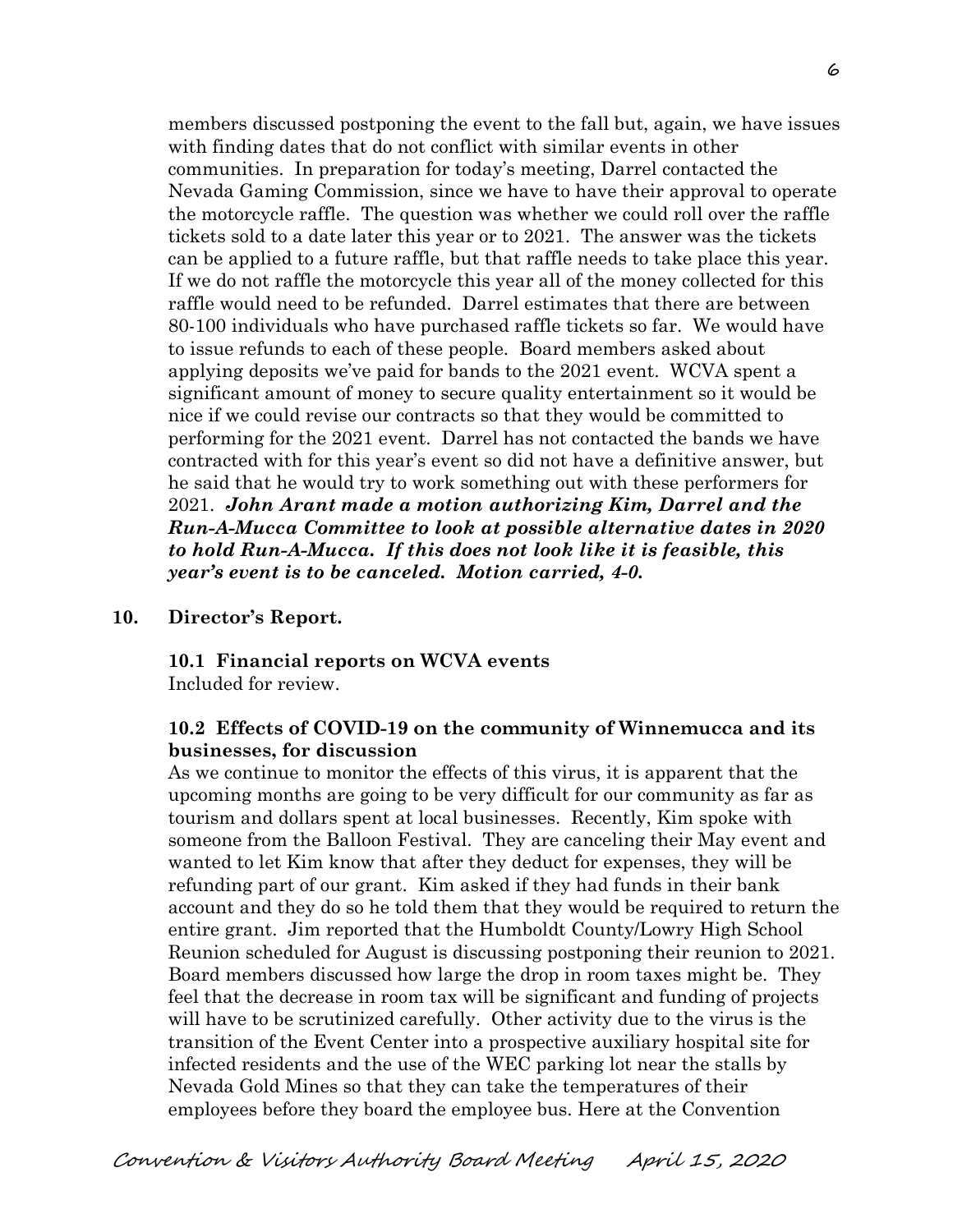Center, the maintenance personnel have been cleaning out the basement of the East Hall. Several dumpsters have been loaded for the local metal recycler as well as additional dumpsters headed for the landfill.

## **11. Secretary and Counsel, Monthly report, for discussion & possible action**

 **11.1 Secretary & Counsel Report, for information**  This report is included in Bill's report.

**11.2 Chamber of Commerce Report for March 2020, not received** Bill was able to provide this report to the board at the meeting.

## **11.3 Update on Room Tax delinquencies, possible request for authorization for disclosure of confidential information on one or more licensees, for possible action**

The rural property that has been delinquent for the past few months has sent a check for a previous NSF check and partial payment toward delinquency.

# **11.4 Improvements project status reports**

No report.

# **11.5 Declaration of emergency, status**

**11.6 Recent developments**

No report.

# **12. Board Administrator.**

## **12.1 Financial Reports, for discussion**

The board discussed their concerns about a significant decline in room tax revenue due to the governor's call for closures, as outlined in item 10.3.

Kendall distributed copies of the WCVA 2021 tentative budget to each board member. It reflects the amounts that were approved in March. The final budget will be approved in May. He also distributed a letter that was sent to Nevada Department of Taxation addressing the finding in our audit report. If anyone has questions, please contact Kendall.

Quarterly economic surveys required by the state have been completed and submitted to the state. Kendall reported that they were completed with numbers reflecting a sizable decrease in room tax collections, as has been discussed by this board.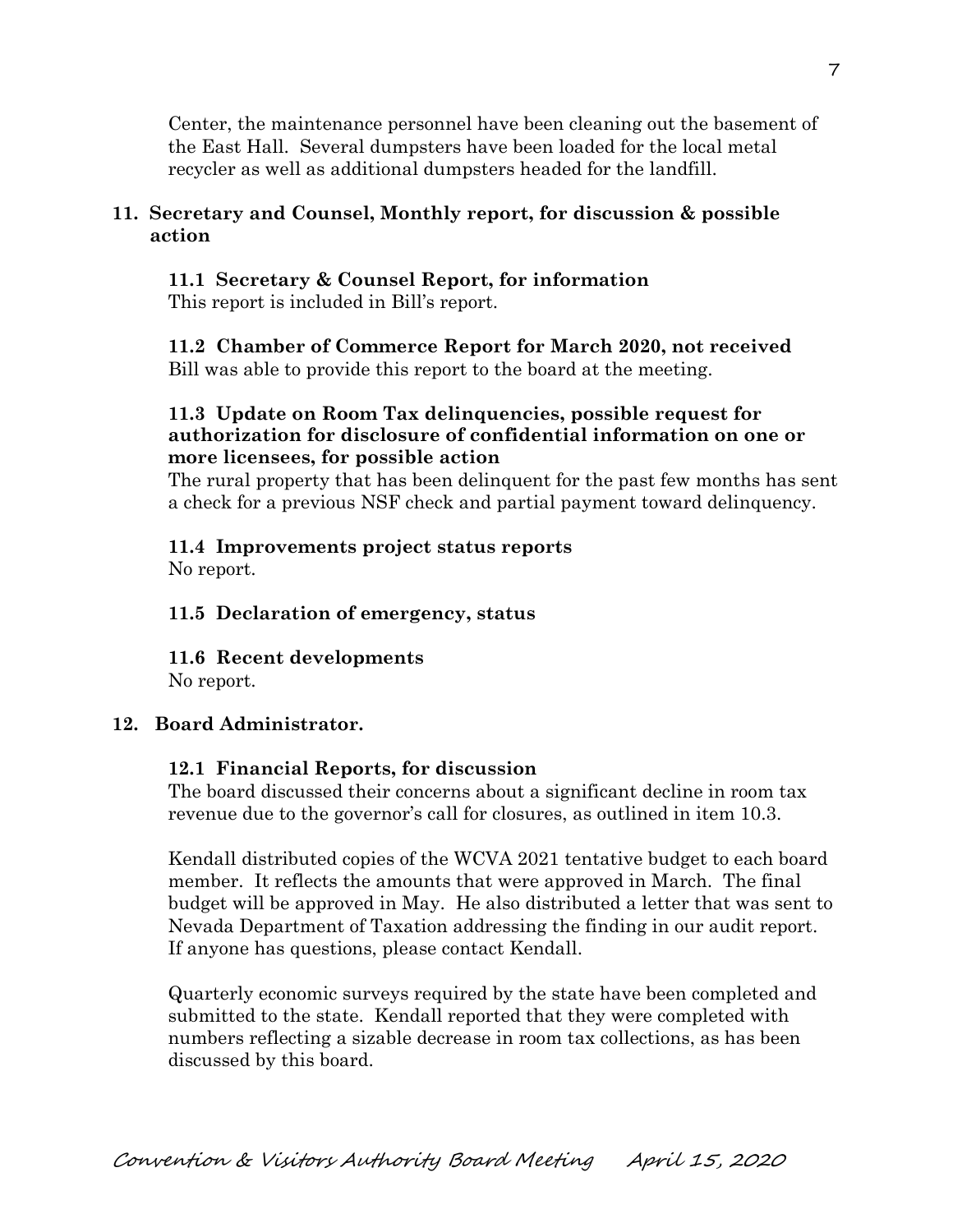#### **13. Other reports**

#### **13.1 Melarkey Street lighting project**

Kim has been working on compiling the information needed for bid packets for this project that was approved by the board on February 19, 2020. He asked the board if they would like him to continue with this project or put it on hold for now. Board members directed him to continue with the project. Once we get the bid amounts, this board will decide whether to move forward or not.

#### 1**4. Public Comment**

None.

**15. Regular Business. Next Meeting. The Board confirmed the next regular meeting date of Wednesday, May 20, 2020, 4:00 pm.** 

### **16. Adjournment.** *John Arant made a motion to adjourn this meeting. Motion carried, 4-0.*

The meeting was adjourned to the next regular meeting, or to the earlier call of the Chairman or to the call of any three (3) members of the Board on three (3) working days notice.

Respectfully submitted,

Shelly Noble